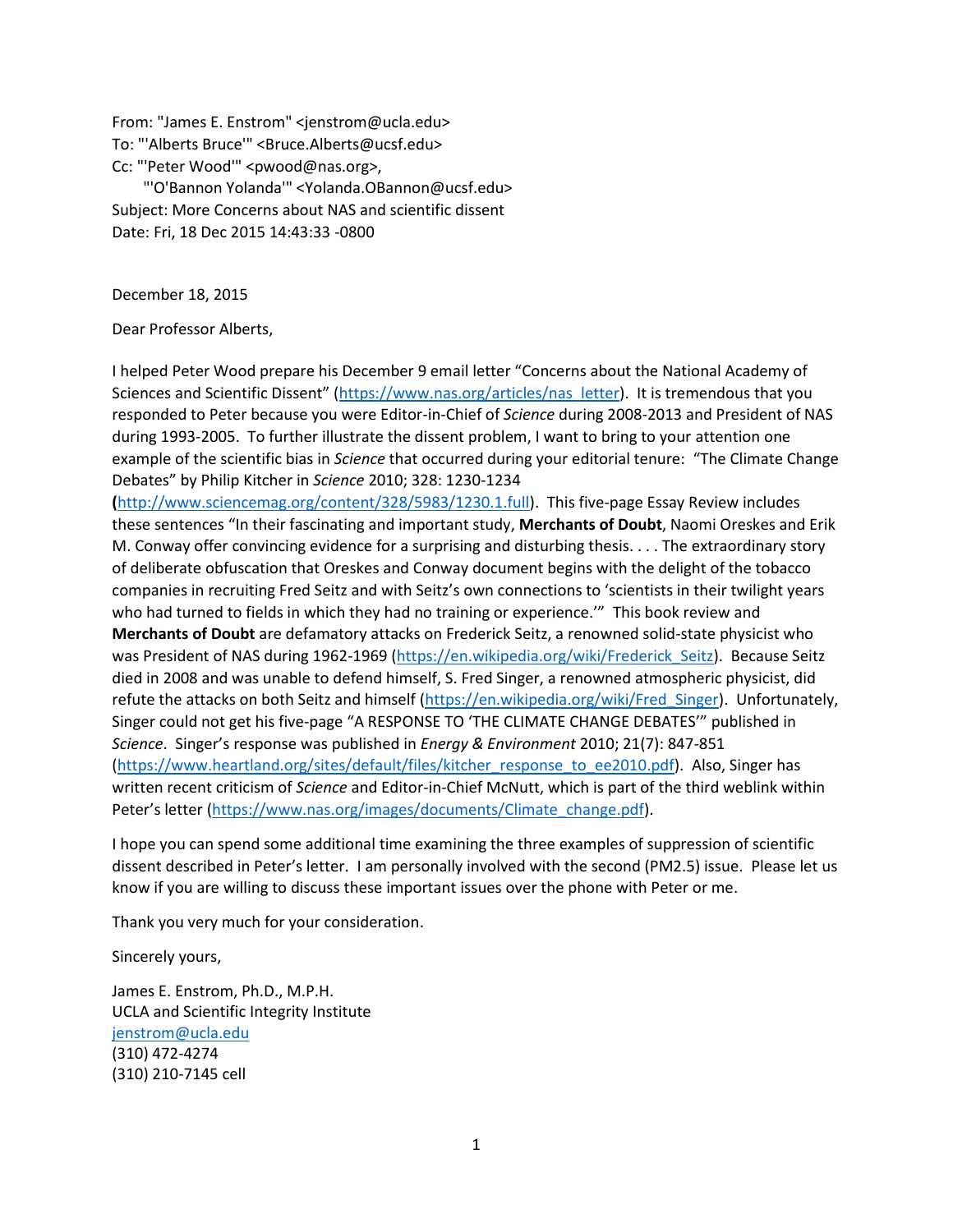**From:** Peter Wood [mailto:pwood@nas.org] **Sent:** Thursday, December 17, 2015 3:40 PM **To:** 'Alberts, Bruce' <Bruce.Alberts@ucsf.edu> **Subject:** RE: Concerns about NAS and scientific dissent

## Dear Bruce,

The deadline for additional nominations had passed by the time I wrote and I was not agitating for a write-in candidate. At that point, Dr. McNutt's election was assured and the voting merely a formality. The election, however, provided an occasion to consider the pattern in how Science, under her editorship, treated dissent from well-established scientists writing on matters within their expertise and on topics of broad public significance. We seem to have reached a point where the work of such scientists is routinely marginalized. Whether Dr. MvcNutt bears personal responsibility for any of this, I cannot say, and I am not sure it matters. As for the number of scientists who hold with the orthodoxy on climate change, I know it is large—although the often cited 97 percent claim is a fiction. "Consensus" is, however, a poor guide to good theory or impartial evaluation of evidence. The consensus behind Aristotle's physics and biology stood for nearly two-thousand years before Bacon, Galileo and others starting to gum up the works.

As it happens, I don't take any position at all of the various global warming controversies. My stake is entirely in the issue of scientific openness and integrity of observations and experimental results. The effort to use consensus to shut down the dissenters concerns me not because I thini the dissenters are necessarily right but because their work meets the threshold standards for being taken seriously. Science and *Science* hurt themselves by refusing to engage.

Yours sincerely,

Peter

**From:** Alberts, Bruce [\[mailto:Bruce.Alberts@ucsf.edu\]](mailto:Bruce.Alberts@ucsf.edu) **Sent:** Thursday, December 17, 2015 6:02 PM **To:** Peter Wood [<pwood@nas.org>](mailto:pwood@nas.org) **Cc:** O'Bannon, Yolanda [<Yolanda.OBannon@ucsf.edu>](mailto:Yolanda.OBannon@ucsf.edu) **Subject:** Re: Concerns about NAS and scientific dissent

Peter, I have been completely removed from the NAS election process for many years. I know that there has long been a procedure for write-in candidates, but I am sure that the deadline has long passed for such a candidate to be nominated by a group of NAS members (in 1994, the NAE president who was elected was in fact such a write-in candidate). But for as long as I can remember, there has only been one official nominee from the NAS Council. Changing that would require a change in the NAS By Laws.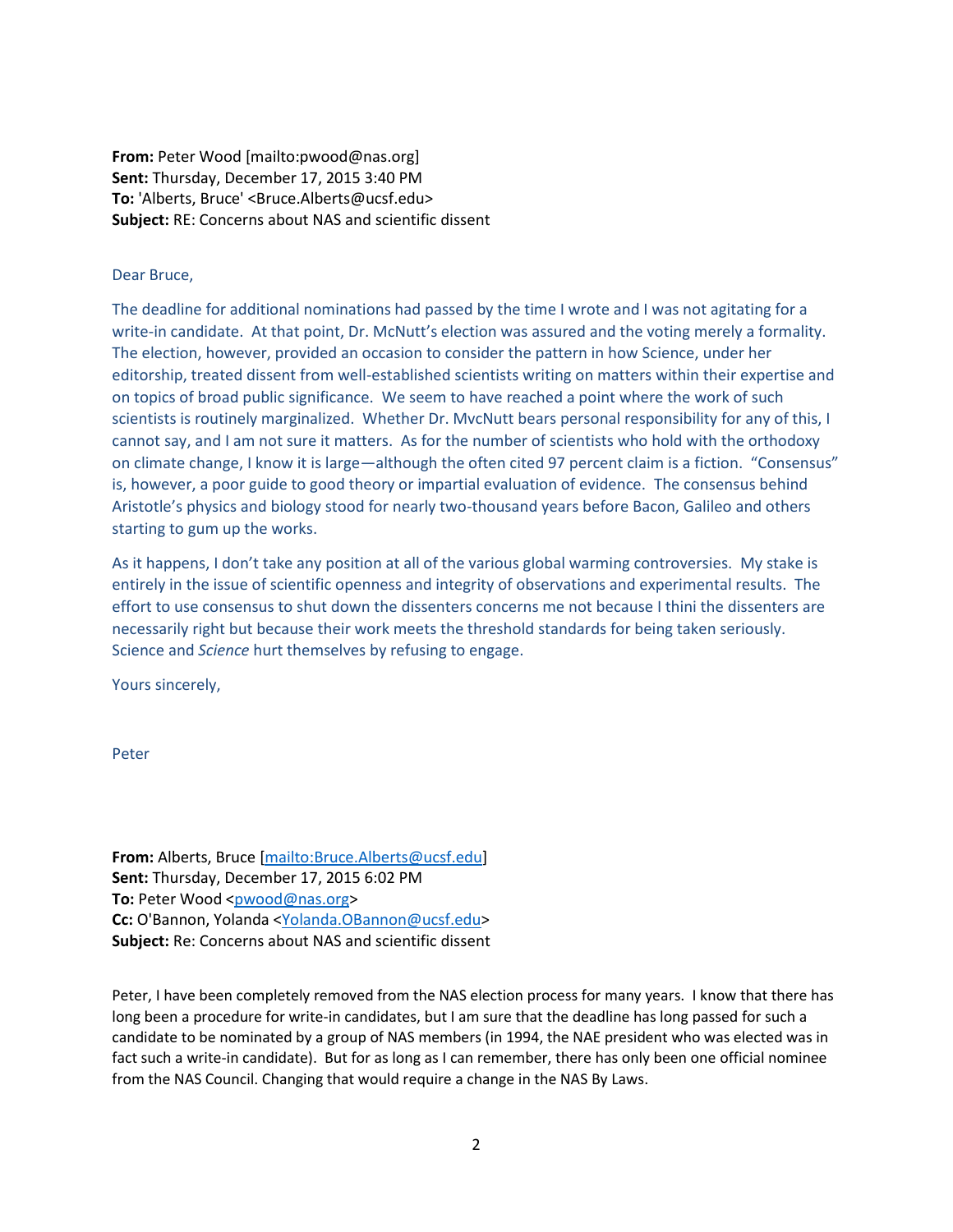I of course know Marcia McNutt, but I cannot comment on the specific issues that you raise about her, as I have had no contact with them. However, I think it is fair to say that the climate change issue (which you raise in #3) is not disputed by the vast majority of scientists with expertise. It is very unfortunate that the issue has been so highly politicized by non-scientists. This likely makes it difficult for Science magazine to do much more than present strong consensus views.

With my best wishes,

Bruce

**From: Peter Wood [<pwood@nas.org>](mailto:pwood@nas.org) Date:** Tuesday, December 15, 2015 at 2:30 PM **To:** Bruce Alberts [<Bruce.Alberts@ucsf.edu>](mailto:Bruce.Alberts@ucsf.edu) **Subject:** RE: Concerns about NAS and scientific dissent

December 15, 2015

Dear Professor Alberts,

I am resending the letter below to make sure you have received it. I welcome your thoughts in reply to the matters I have raised.

Yours sincerely,

Peter Wood

December 9, 2015

Professor Bruce Alberts National Academy of Sciences Member University of California, San Francisco

Dear Professor Alberts,

This is an NAS to NAS letter—which requires some "disambiguation." I am president of the National Association of Scholars, founded in 1987, and whose organizers apparently didn't give much thought to the space already occupied by those initials by the National Academy of Sciences, founded 124 years earlier. I'll defer to the Academy's seniority by reserving NAS in what follows for the body of scientists who incorporated during President Lincoln's tenure. The National Association of Scholars is a broad-based group of academics that includes professors in the humanities and social sciences (I'm an anthropologist) as well as the natural sciences.

The occasion for this letter is Dr. Marcia K. McNutt, Editor-in-Chief of *Science*. We are concerned that she is the only official candidate to be the next NAS president. To be clear, the National Association of Scholars does not oppose Dr. McNutt's candidacy. We simply believe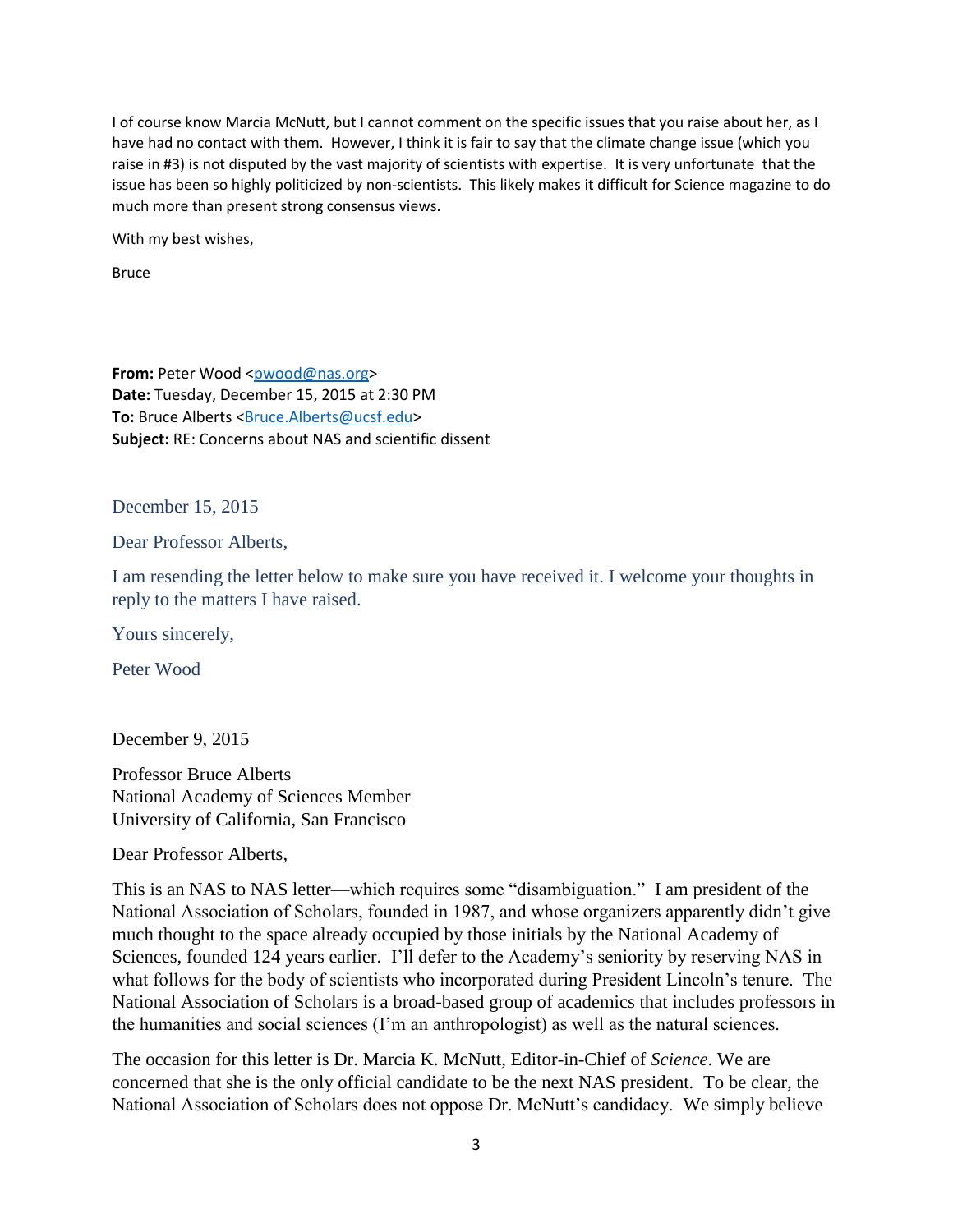that members of an important national organization like NAS should have at least two candidates to consider when voting for your next president. Indeed, the American Association for the Advancement of Science (AAAS), which publishes *Science*, always has two candidates for president and its other elected positions. Other scientific organizations also have two candidates for their elected positions.

Also, we want to bring to your attention our serious concerns about the current state of discourse in the sciences. Dr. McNutt has played a significant role in three active controversies involving national regulatory policy that deserve attention in themselves and that are also part of a larger problem. The larger problem is how the scientific establishment, particularly *Science* and NAS, should evaluate and respond to serious dissent from legitimate scientists. This is an especially important consideration for NAS, which was established to provide "independent, objective advice on issues that affect people's lives worldwide."

The three controversies are:

1. The status of the **linear no-threshold (LNT) dose-response model** for the biological effects of nuclear radiation. The prominence of the model stems from the June 29, 1956 *Science* paper, "Genetic Effects of Atomic Radiation," authored by the NAS Committee on the Biological Effects of Atomic Radiation. This paper is now widely questioned and has been seriously critiqued in many peer-reviewed publications, including two detailed 2015 papers. These criticisms are being taken seriously around the world, as summarized in a December 2, 2015 *Wall Street Journal* commentary. In August 2015 four distinguished critics of LNT made a formal request to Dr. McNutt to examine the evidence of fundamental flaws in the 1956 paper and retract it. However, on August 11, 2015 Dr. McNutt rejected this request without even reviewing the detailed evidence. Furthermore, Dr. McNutt did not even consider recusing herself and having independent reviewers examine evidence that challenges the validity of both a *Science* paper and an NAS Committee Report.

This is a consequential matter that bears on a great deal of national public policy, as the LNT model has served as the basis for risk assessment and risk management of radiation and chemical carcinogens for decades, but now needs to be seriously reassessed. This reassessment could profoundly alter many regulations from the Nuclear Regulatory Commission, Environmental Protection Agency, and other government agencies. The relevant documents regarding the 1956 *Science* paper and Dr. McNutt can be examined at [www.nas.org/images/documents/LNT.pdf.](http://www.nas.org/images/documents/LNT.pdf)

2. Extensive evidence of scientific misconduct in the epidemiology of **fine particulate air pollution** (PM2.5) and its relationship to mortality. Since 1997 EPA has claimed that lifetime inhalation of about a teaspoon of particles with diameter less than 2.5 microns *causes* premature death in the United States and it established an national regulation based on this claim. *Science* has provided extensive news coverage of this issue and its regulatory significance, but has never published any scientific criticism of this questionable claim, which is largely based on nontransparent research.

Earlier this year, nine accomplished scientists and academics submitted to *Science* welldocumented evidence of misconduct by several of the PM2.5 researchers relied upon by EPA. The evidence of misconduct was first submitted to Dr. McNutt in a detailed June 4, 2015 email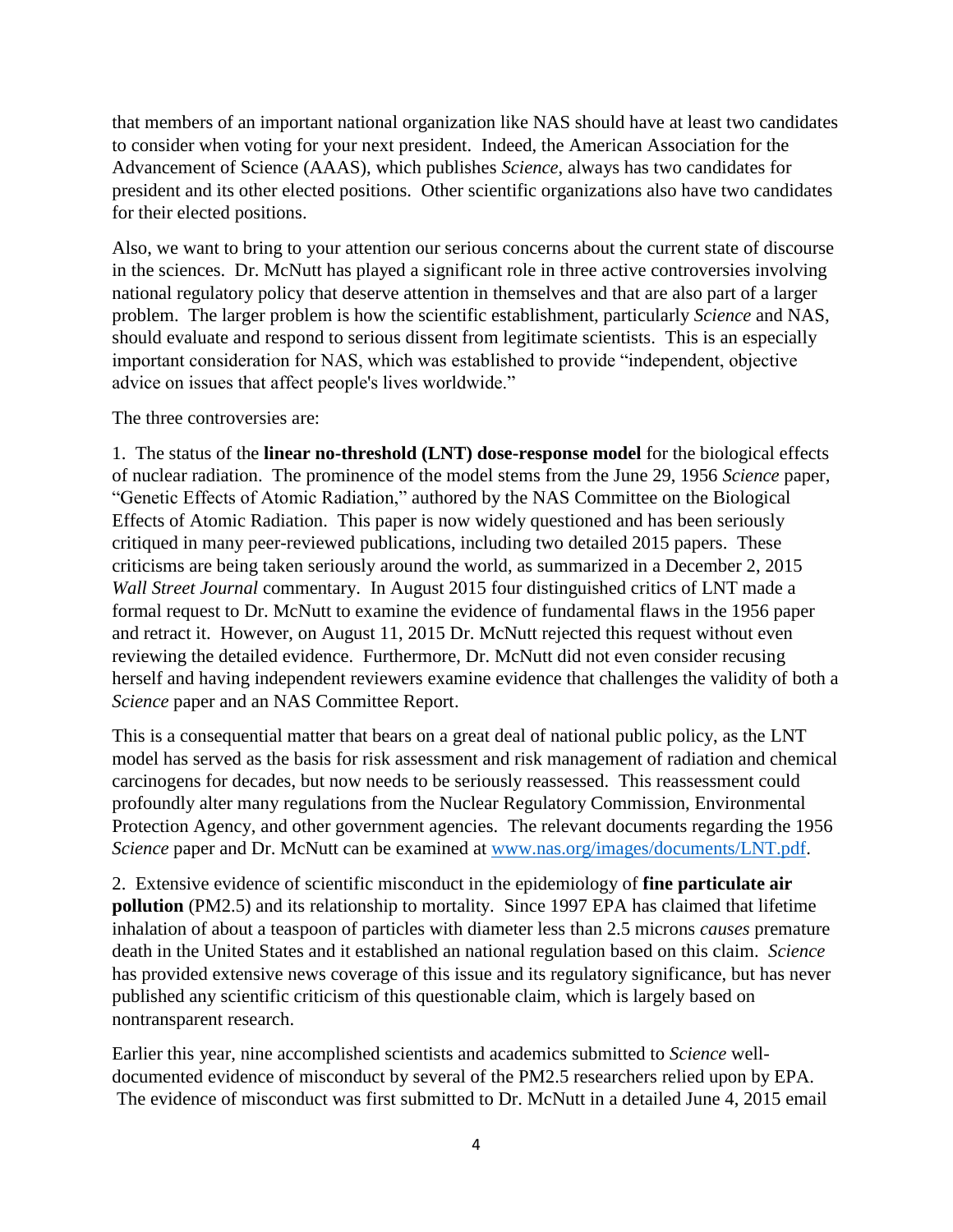letter, then in a detailed July 20, 2015 Policy Forum manuscript "Transparent Science is Necessary for EPA Regulations," and finally in an August 17, 2015 Perspective manuscript "Particulate Matter Does Not Cause Premature Deaths." Dr. McNutt and two *Science* editors immediately rejected the letter and the manuscripts and never conducted any internal or external review of the evidence. This a consequential matter because many multi-billion dollar EPA air pollution regulations, such as, the Clean Power Plan, are primarily justified by the claim that PM2.5 is killing Americans. The relevant documents regarding this controversy can be examined at [https://www.nas.org/images/documents/PM2.5.pdf.](https://www.nas.org/images/documents/PM2.5.pdf)

3*. Science* promotes the so-called **consensus model of climate change** and excludes any contrary views. This issue has become so polarized and polarizing that it is difficult to bring up, but at some point the scientific community will have to reckon with the dramatic discrepancies between current climate models and substantial parts of the empirical record. Recent evidence of *Science* bias on this issue is the June 26, 2015 article by Dr. Thomas R. Karl, "Possible artifacts of data biases in the recent global surface warming hiatus"; the July 3, 2015 McNutt editorial, "The beyond-two-degree inferno"; the November 13, 2015 McNutt editorial, "Climate warning, 50 years later"; and the November 25, 2015 AAAS News Release, "AAAS Leads Coalition to Protest Climate Science Inquiry."

Dr. McNutt's position is, of course, consistent with the official position of the AAAS. But the attempt to declare that the "pause" in global warming was an illusion has not been accepted by several respected and well-informed scientists. One would not know this, however, from reading *Science*, which has declined to publish any dissenting views. One can be a strong supporter of the consensus model and yet be disturbed by the role which *Science* has played in this controversy. Dr. McNutt and the journal have acted more like partisan activists than like responsible stewards of scientific standards confronted with contentious claims and ambiguous evidence. The relevant documents and commentary regarding the Karl paper and McNutt editorials can be examined at [https://www.nas.org/images/documents/Climate\\_Change.pdf.](https://www.nas.org/images/documents/Climate_Change.pdf)

All three of these controversies have arisen on issues in which a strong degree of scientific consensus became intertwined with public policy and institutional self-interest. That intertwining can create selective blindness.

Dr. McNutt has in her career found herself faced more than once with the challenge of what to do when an entrenched orthodoxy meets a substantial scientific challenge. The challenge in each case could itself prove to be mistaken, but it met what most scientists would concede to be the threshold criteria to deserve a serious hearing. Yet in each case Dr. McNutt chose to reinforce the orthodoxy by shutting the door on the challenge.

The three areas that I sketched above, however, seem to have such prominence in public policy that they would warrant an even greater investment in time, care, and attention than would be normally the case. In that light, Dr. McNutt's dismissive treatment of scientific criticisms is disturbing.

I bring these matters to your attention in the hope of accomplishing two things: raise awareness that the three issues represent threats to the integrity of science arising from the all-too-human tendency to turn ideas into orthodoxies; and suggest that it might be wise for NAS to nominate as